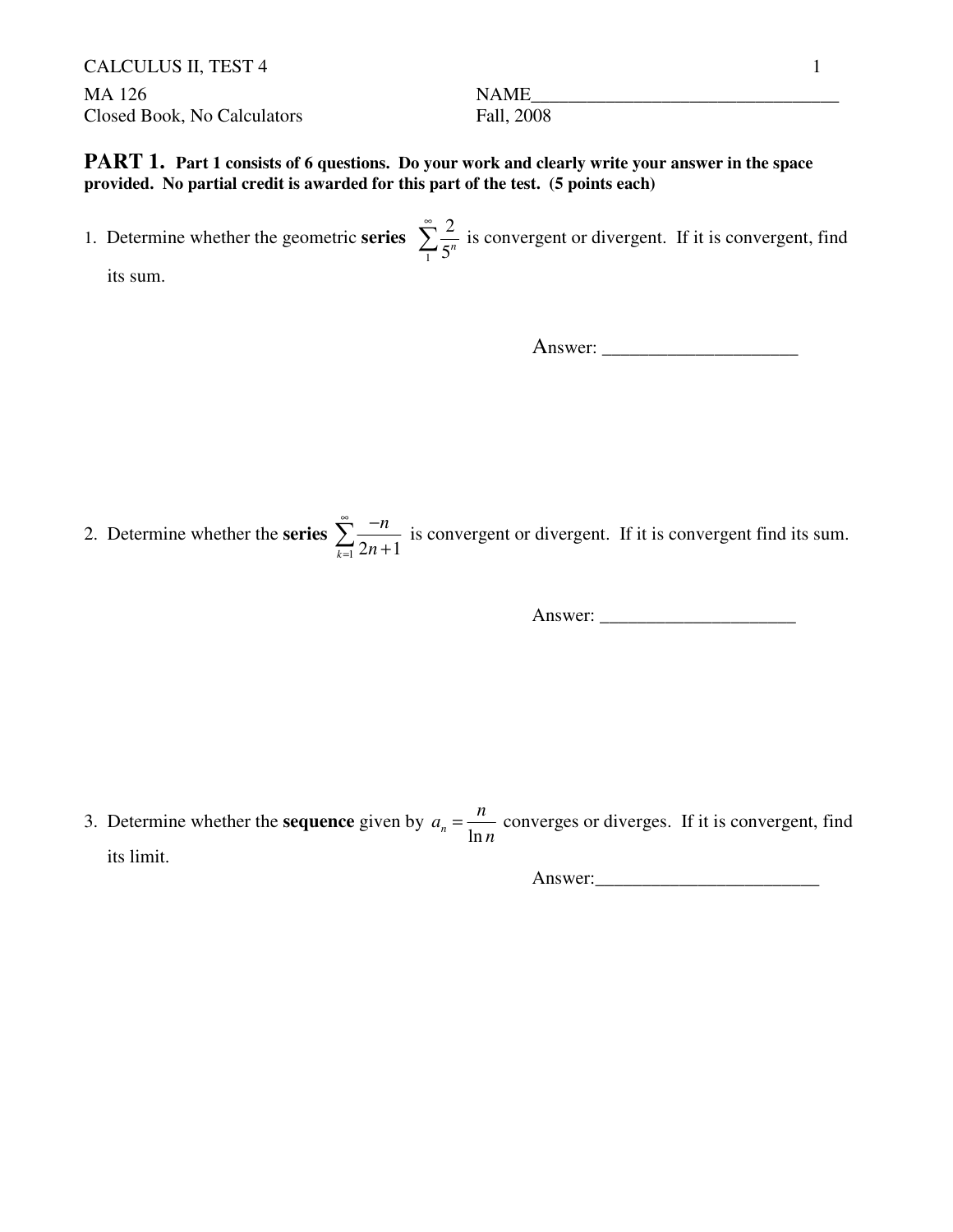4. Find the radius of convergence of the **series**  $\frac{1}{0}$  n! *x n*  $\sum_{n=0}^{\infty} \frac{x^n}{n!}$ .

Answer:\_\_\_\_\_\_\_\_\_\_\_\_\_\_\_\_\_\_\_\_\_\_\_\_\_\_

5. If the **series**  $\sum_{n=1}^{\infty} \frac{1}{n^2}$  $(-1)^n$  $\sum_{n=1}$  *n* ∞ =  $\sum_{n=1}^{\infty} \frac{(-1)^n}{2}$  were approximated by its third partial sum, what would be the maximum error to expect?

*n*

*n*

∞

Answer:

6. Use the Integral Test to determine if the **series** 2 1  $\sum_{n=2}$  *n* ln *n* ∞  $\sum_{n=2}^{\infty} \frac{1}{n \ln n}$  converges or diverges.

Answer:\_\_\_\_\_\_\_\_\_\_\_\_\_\_\_\_\_\_\_\_\_\_\_\_\_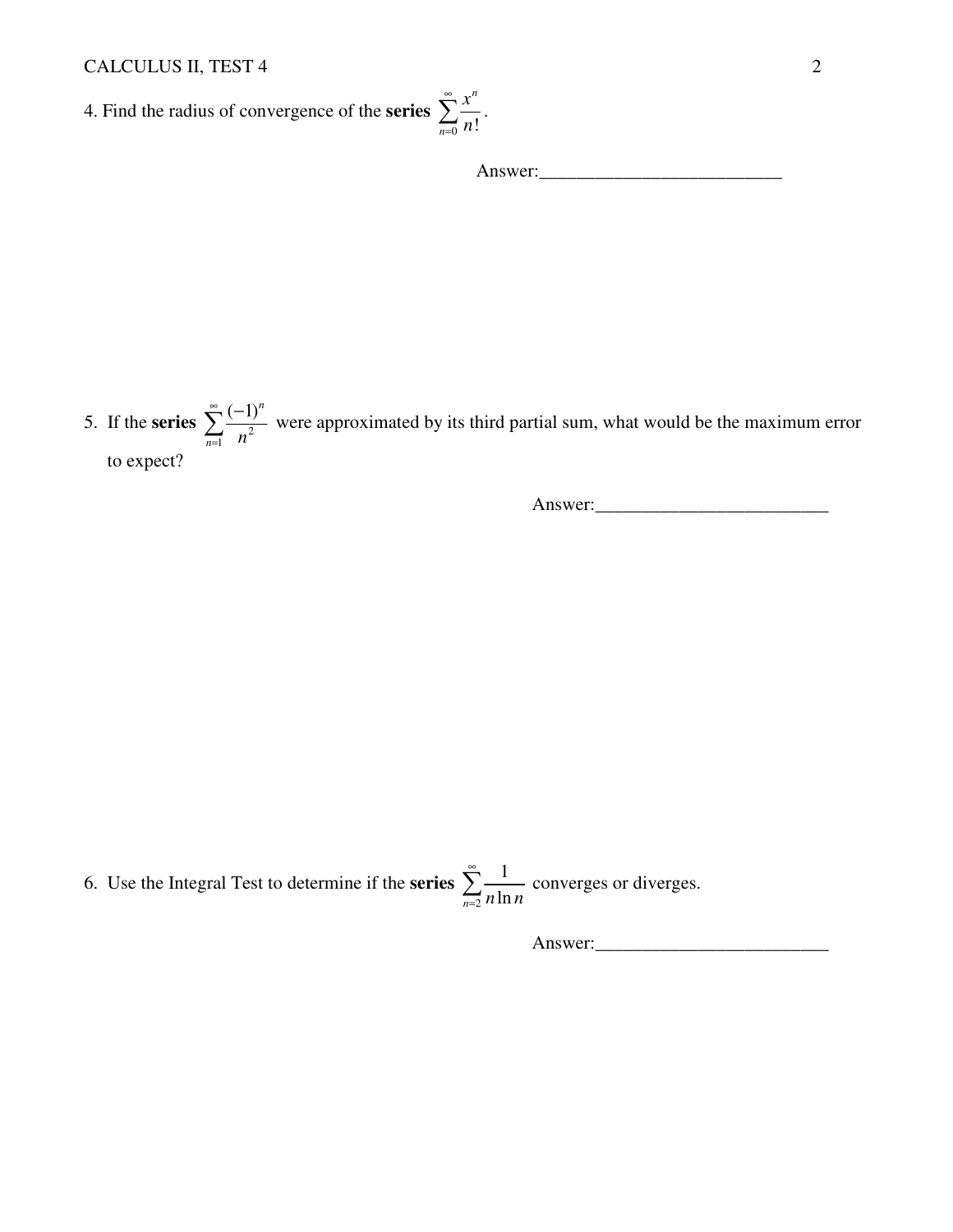## Part 2. **Part 2 consists of 5 problems worth 14 points apiece. Show all your work for full credit! Displaying only the final answer (even if correct) without the relevant steps is not enough.**

#### **Problem 1**

(a) Determine whether the series  $\sum_{n=0}^{\infty} \frac{n^3}{n^3 + 2}$ *n n* ∞  $\sum_{n=0}^{\infty} \frac{n}{n^3+2}$  is convergent or divergent. (You must justify your answer.)

(b) Consider the alternating series given by 1 1  $(-1)^n$  $\sum_{n=1}$   $\sqrt{n}$ ∞  $(1)$ <sup>n-</sup> =  $\sum_{r=1}^{\infty} \frac{(-1)^{n-r}}{r}$ . Show how you use appropriate series tests to determine whether this series is absolutely convergent, conditionally convergent, or divergent. You must clearly state your final conclusion and provide justification for it.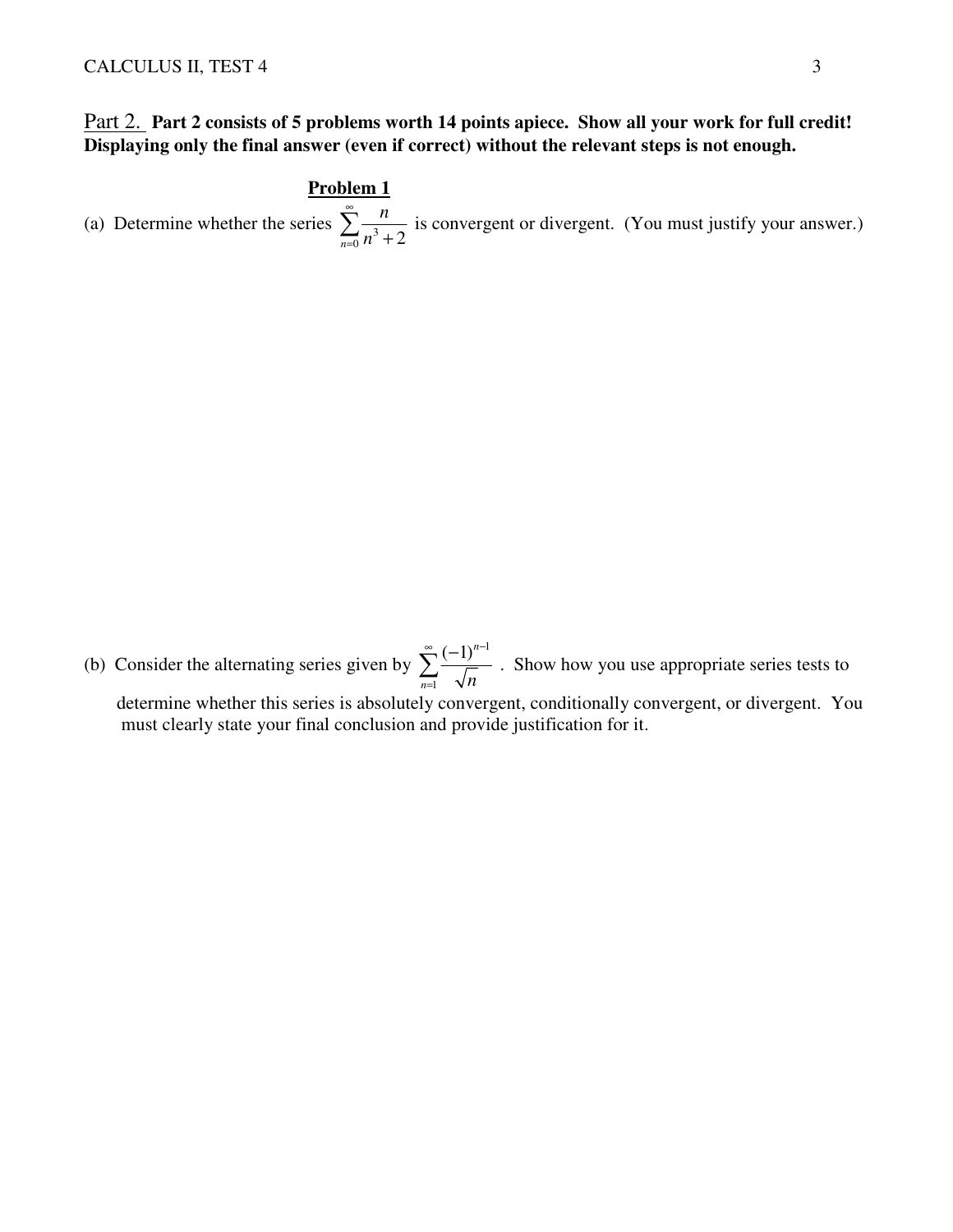# **Problem 2**

Find the radius of convergence and interval of convergence for the power series 1  $(x-1)$  $(3^n)$ *n*  $\sum_{n=1}^{\infty} n(3^n)$ *x n* ∞ =  $\sum_{n=0}^{\infty} \frac{(x-1)^n}{(x-1)^n}$ . Be sure to check any endpoints that exist.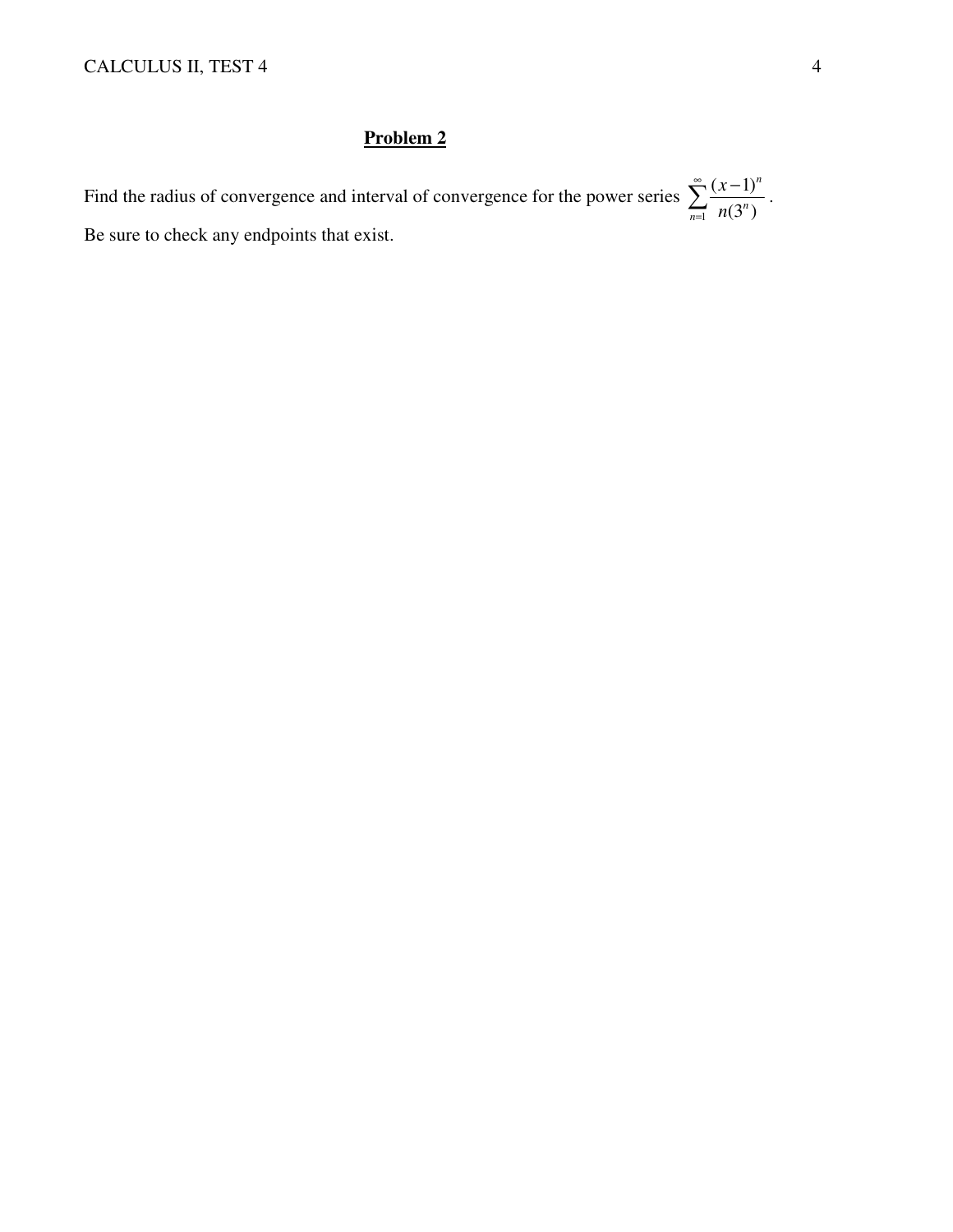### **Problem 3**

(a) Find a power series representation for the function  $f(x) = \frac{1}{1+x^2}$ 1 *f x x* =  $\frac{1}{x+x^2}$ . Then state the interval on which the series equals the function.

(b) Use the series in (a) to find a power series representation for  $f(x) = \arctan x = \tan^{-1} x$ .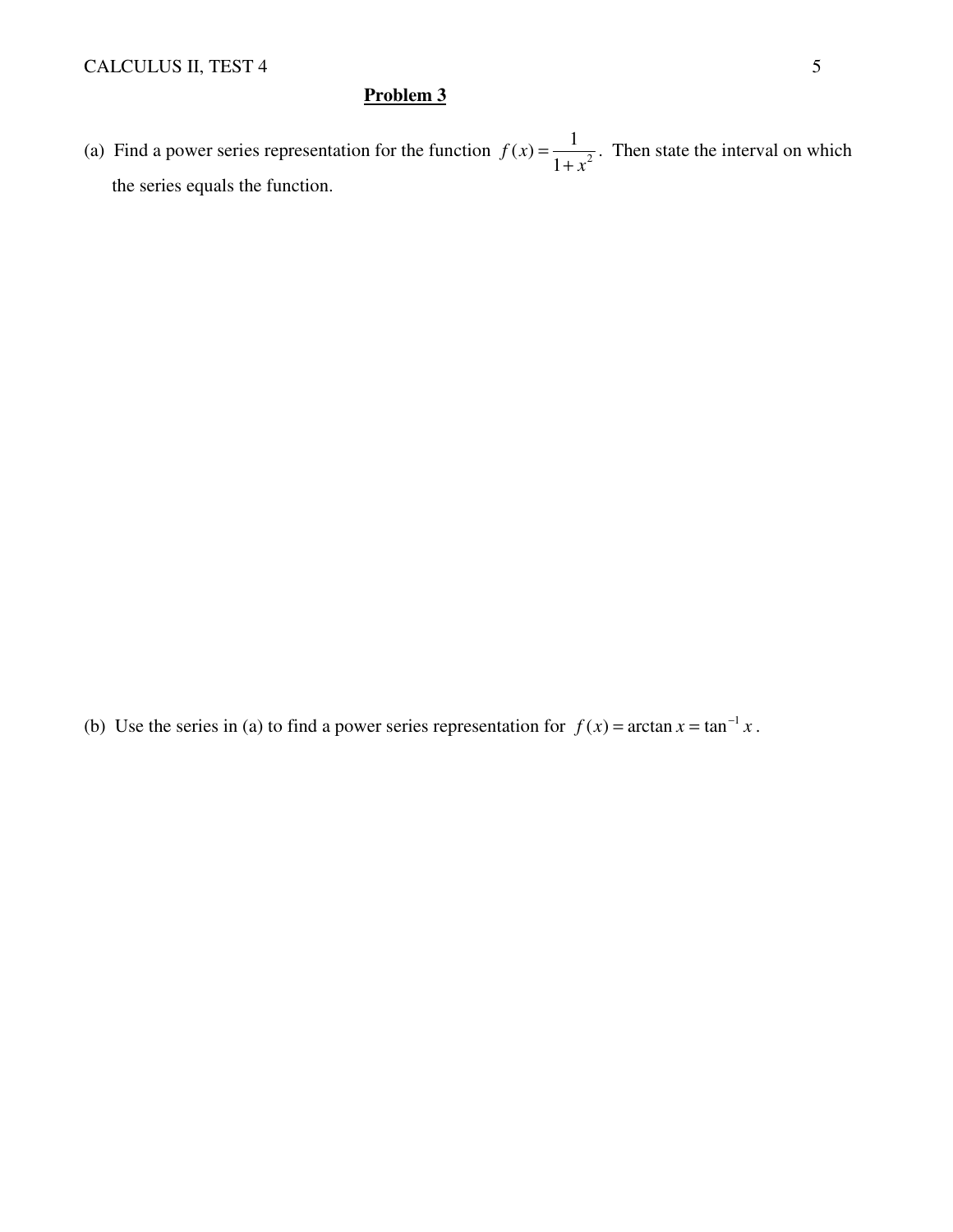# CALCULUS II, TEST 4 6

# **Problem 4**

Determine whether or not each of the following **sequences**  $\{a_n\}$  converges. Give reasons.

a.  $a_n = \cos n\pi$ 

$$
b. \quad a_n = \frac{n^2}{2^n}
$$

$$
c. \quad a_n = \cos(\frac{3}{n})
$$

d. 
$$
a_n = \frac{\cos n}{\sqrt{n}}
$$